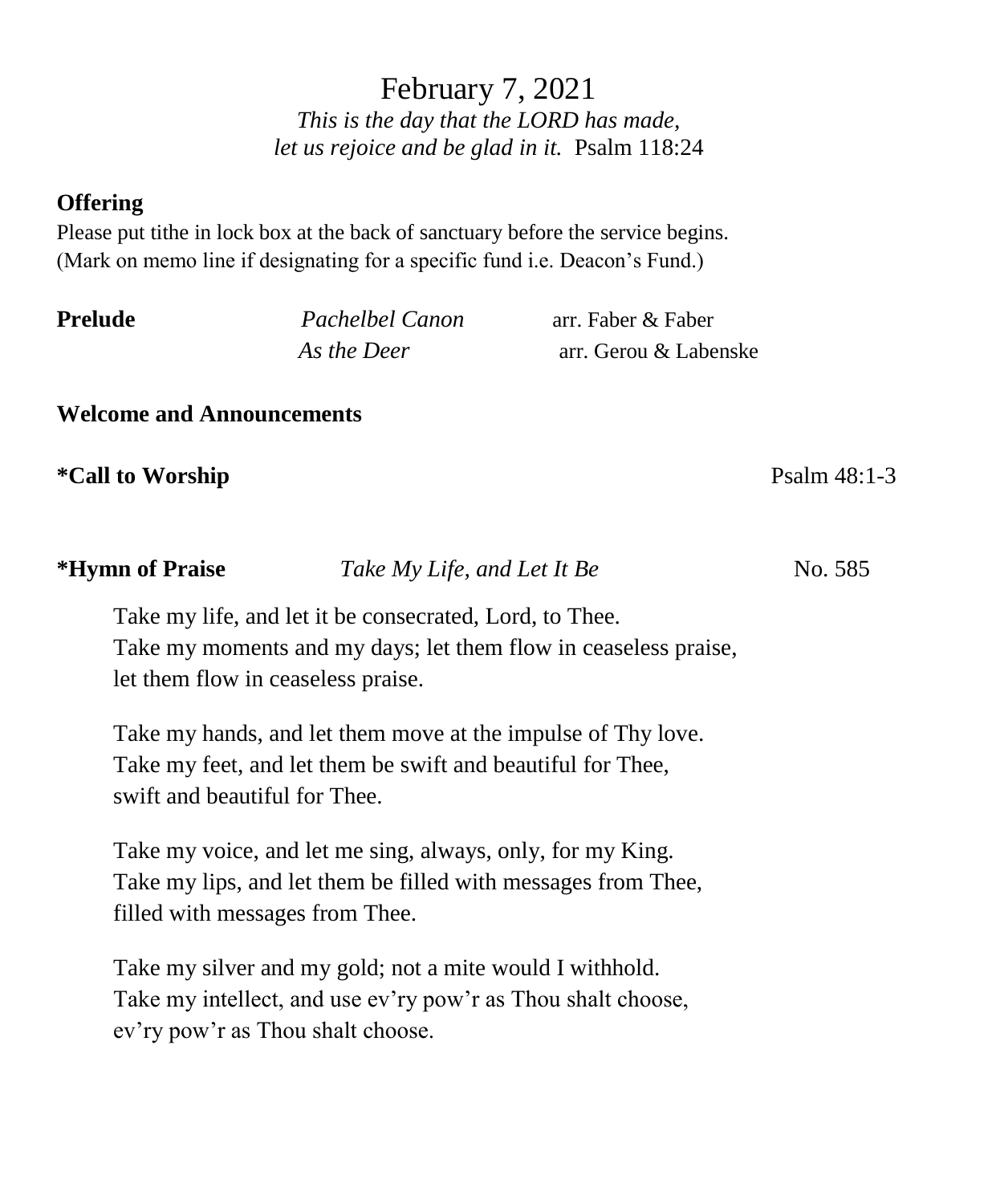Take my will, and make it Thine; it shall be no longer mine. Take my heart, it is Thine own; it shall be Thy royal throne. it shall be Thy royal throne.

Take my love; my Lord I pour at Thy feet its treasure-store. Take my self, and I will be ever, only, all for Thee, ever, only, all for Thee. Hymns from *Trinity Hymnal* used by permission of Great Commission Publications.

#### **\*Prayer of Invocation**

#### **Scripture Reading Exodus** 13:17-22

#### **Prayer of Confession**

Our gracious Heavenly Father forgive us from each and every one our sins and renew our hearts and minds that we might bring all glory and honor to you. We give in to sin far too easily, to our sinful desires. Help us to stand firm and guard our hearts from that which is impure and unholy. Make us more and more like our elder brother, Jesus Christ, and encourage us along through those ordinary means of grace that you have prescribed in your Word. Speak to us in and through your Holy Scriptures, grant us mercy and peace through our prayers, and enable us to be reassured through the use of your Sacraments. Keep us ever close to you, we pray, in Jesus name, Amen.

#### **Assurance of Pardoning Grace** Psalm 48:4-8

<sup>4</sup> When the kings joined forces, when they advanced together, <sup>5</sup> they saw her and were astounded; they fled in terror. **<sup>6</sup>** Trembling seized them there, pain like that of a woman in labor. **<sup>7</sup>**You destroyed them like ships of Tarshish shattered by an east wind. **<sup>8</sup>** As we have heard, so we have seen in the city of the LORD Almighty, in the city of our God: God makes her secure forever.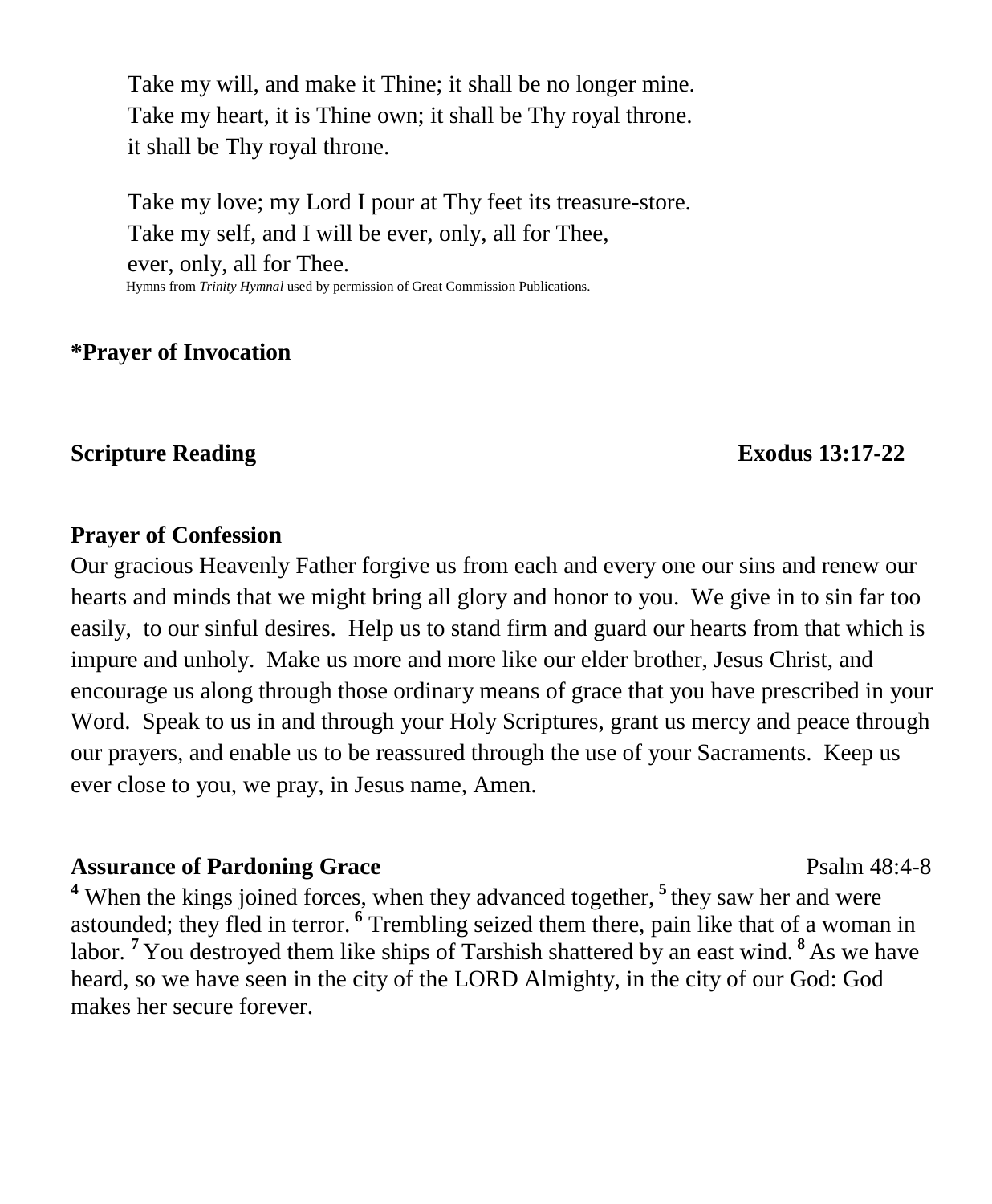## \***Hymn of Thanksgiving** *O Jesus, I Have Promised*No. 654

O Jesus, I have promised to serve Thee to the end; be Thou forever near me, my Master and my Friend: I shall not fear the battle if Thou art by my side, nor wander from the pathway if Thou wilt be my guide.

O let me feel Thee near me, the world is ever near; I see the sights that dazzle, the tempting sounds I hear: my foes are ever near me, around me and within; but, Jesus, draw Thou nearer, and shield my soul from sin.

O Jesus, Thou has promised to all who follow Thee, that where Thou art in glory there shall Thy servant be; and, Jesus, I have promised to serve Thee to the end; O give me grace to follow, my Master and my Friend. Hymns from *Trinity Hymnal* used by permission of Great Commission Publications. 

# **Westminster Confession of Faith 8.1**

It pleased God, in his eternal purpose, to choose and ordain the Lord Jesus, his only begotten Son, to be the Mediator between God and man, the Prophet, Priest, and King, the Head and Savior of his church, the Heir of all things, and Judge of the world: unto whom he did from all eternity give a people, to be his seed, and to be by him in time redeemed, called, justified, sanctified, and glorified.

#### **Prayer of Intercession**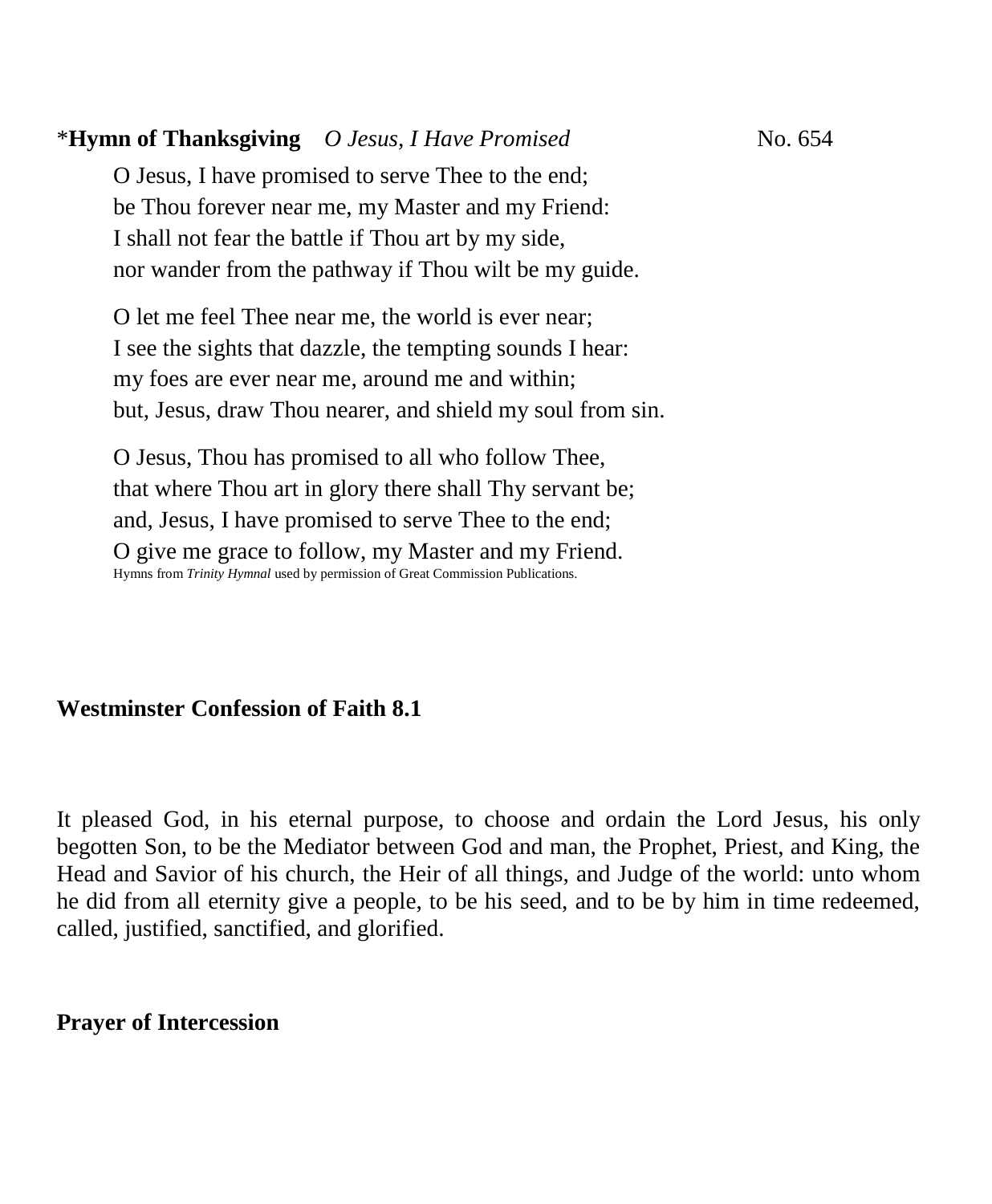#### **\*Hymn of Preparation** *How Great Thou Art* **<b>No. 44**

O Lord my God, when I in awesome wonder consider all the worlds Thy hands have made. I see the stars; I hear the rolling thunder, Thy pow'r throughout the universe displayed.

**Refrain**: Then sings my soul, my Savior God, to Thee: how great Thou art, how great Thou art! Then sings my soul, my Savior God, to Thee: how great Thou art, how great Thou art!

When through the woods and forest glades I wander and hear the birds sing sweetly in the trees, when I look down from lofty mountain grandeur, and hear the brook and feel the gentle breeze;

#### **Refrain**

But when I think that God, his Son not sparing, Sent him to die, I scarce can take it in, That on the cross, my burden gladly bearing, He bled and died to take away my sin; **Refrain**

When Christ shall come with shout of acclamation and take me home, what joy shall fill my heart! Then I shall bow in humble adoration, and there proclaim, my God, how great Thou art. **Refrain**

Hymns from *Trinity Hymnal* used by permission of Great Commission Publications.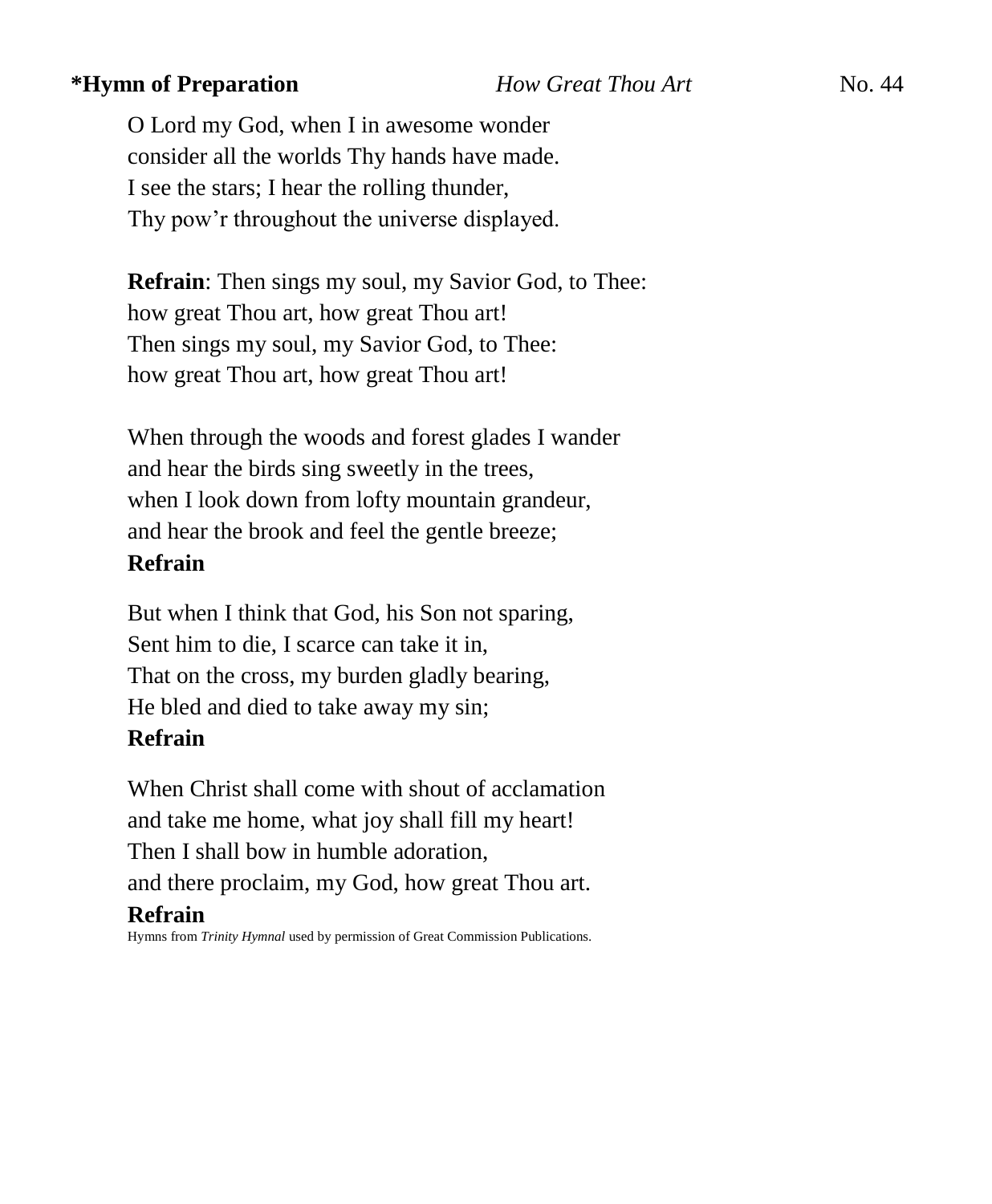1. Right vs. Wrong

2. Hills to Die Upon

# 3. Choosing Right/Forsaking Wrong

Questions:

- 1. In any given situation you face, how do you know what is right and what is wrong? How does your non-Christian neighbor determine this?
- 2. In general, do people in the church do a good job determining which hills to die upon? Why or why not?
- 3. If someone in your life or church has chosen to die upon a hill that you are certain is not a good hill to die upon, how do you deal with that person?
- 4. Is "holiness" a good word or a bad word? Be honest! Why does there seem to be such an aversion to holiness in the church today? How can you begin to change such perceptions?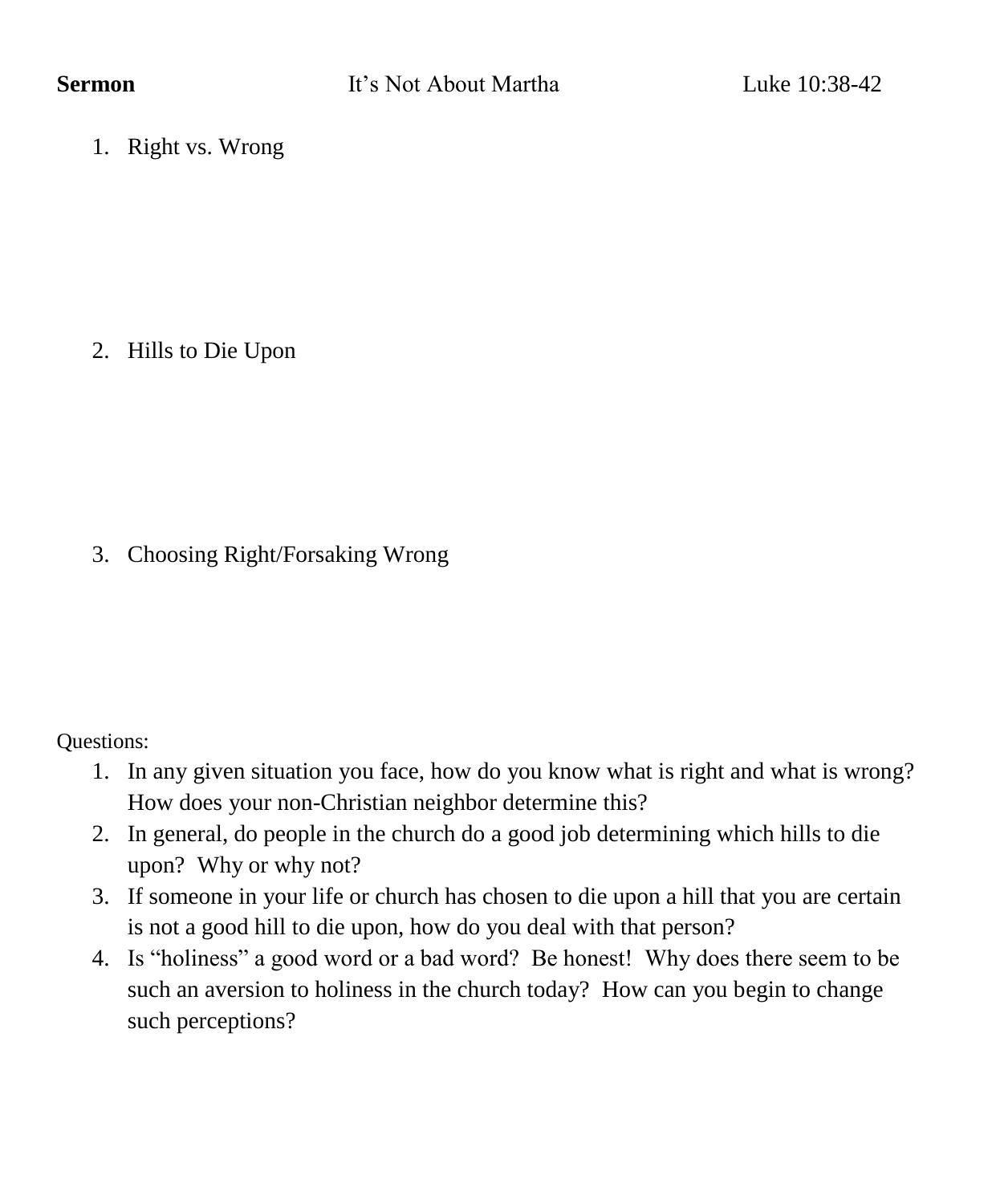# **The Lord's Supper**

*Sursum Corda*

Leader: Lift up your hearts!

# People: **We lift them up to the Lord!**

Music : Selections from Hymnal Hymns from *Trinity Hymnal* used by permission of Great Commission Publications.

### **\*Hymn of Response** *O for a Thousand Tongues to Sing* No. 164

O for a thousand tongues to sing my great Redeemer's praise, the glories of my God and King, the triumphs of His grace.

My gracious Master and my God assist me to proclaim, to spread through all the earth abroad the honors of Thy name.

Jesus, the name that charms our fears, that bids our sorrows cease; 'tis music in the sinner's ears, 'tis life and health and peace.

He breaks the pow'r of reigning sin, He sets the pris'ner free; His blood can make the foulest clean, His blood availed for me.

He speaks and, list'ning to His voice, new life the dead receive; the mournful, broken hearts rejoice; the humble poor believe.

Hear Him, ye deaf; His praise, ye dumb, your loosen'd tongues employ; ye blind, behold your Savior come; and leap, ye lame, for joy. Hymns from *Trinity Hymnal* used by permission of Great Commission Publications.

### **\*Benediction**

## **\*Gloria Patri** No. 735

Glory be to the Father, and to the Son, and to the Holy Ghost; as it was in the beginning, is now, and ever shall be, world without end. Amen, amen. Hymns from *Trinity Hymnal* used by permission of Great Commission Publications.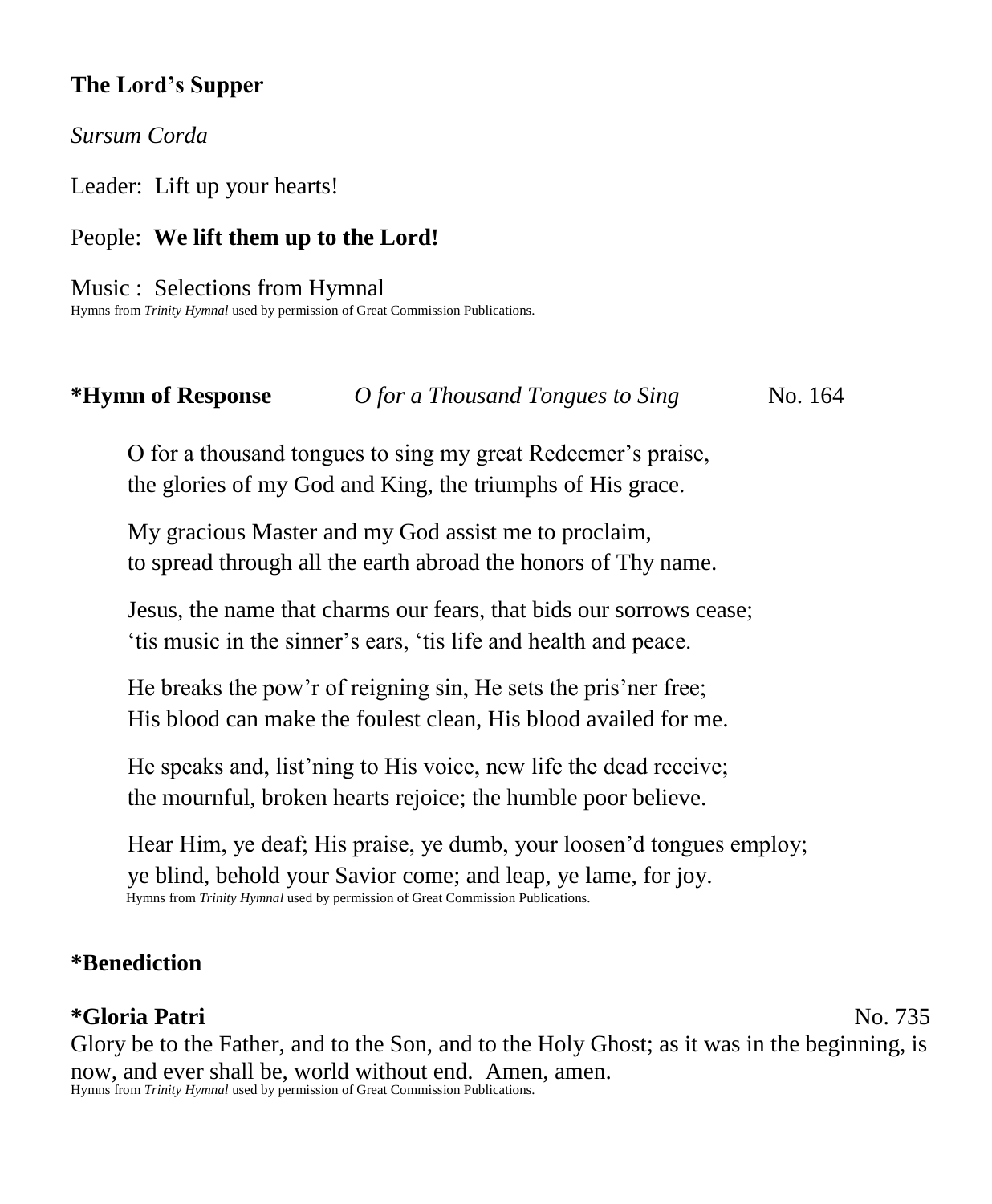**\* \* \* \* \* \* \* \***

**\* Congregation:** Please stand as able.

| <b>Piano</b>               | Grayden Lash   |
|----------------------------|----------------|
| <b>Piano/Guitar</b>        | Chris Erickson |
| <b>Intercessory Prayer</b> | Nelson Schoon  |

|                  | <b>Weekly Calendar</b> |                                                                                                 |  |
|------------------|------------------------|-------------------------------------------------------------------------------------------------|--|
| <b>DATE</b>      | TIME                   | <b>EVENT</b>                                                                                    |  |
| <b>SUN 2/7</b>   | 9:00 AM                | <b>Opening Exercises &amp; Sunday School</b><br>(New Members & Kingdom of God)                  |  |
|                  | 10:30 AM               | <b>Worship Service</b><br>(available YouTube & Facebook)                                        |  |
| <b>THUR 2/11</b> | 7:30 PM                | <b>Vocal Ensemble Rehearsal</b><br>(Meets at Church)                                            |  |
| <b>SAT 2/13</b>  | 8:30 AM<br>4:00 PM     | <b>Men's Bible Study (Meets at Church)</b><br><b>Mini Marriage Seminar</b><br>(Meets at Church) |  |
| <b>SUN 2/14</b>  | 9:00 AM                | <b>Opening Exercises &amp; Sunday School</b><br>(New Members & Kingdom of God)                  |  |
|                  | 10:30 AM               | <b>Worship Service</b><br>(available YouTube & Facebook)                                        |  |

# **Serving the Lord**

|                           | 2/7       | 2/14                | 2/21                | 2/28      | 3/7       |
|---------------------------|-----------|---------------------|---------------------|-----------|-----------|
|                           |           |                     |                     |           |           |
| <b>AM Nursery</b>         | Kathleen  | Cordie              | Felicia             | Ashley    | Lorrie    |
| <b>Greeters</b>           | N/A       | N/A                 | N/A                 | N/A       | N/A       |
| <b>Treats</b>             | N/A       | N/A                 | N/A                 | N/A       | N/A       |
| Serve/Cleanup             | N/A       | N/A                 | N/A                 | N/A       | N/A       |
| <b>Audio</b>              | B. Schoon | <b>B.</b> Armstrong | <b>B.</b> Armstrong | B. Schoon | J. Martin |
| <b>Elder of the Week</b>  | Nelson    | Lindborg            | Gretzinger          | Hrivnak   | Nelson    |
| <b>Deacon of the Week</b> | Matt      | Jason               | Jim                 | Matt      | Jason     |